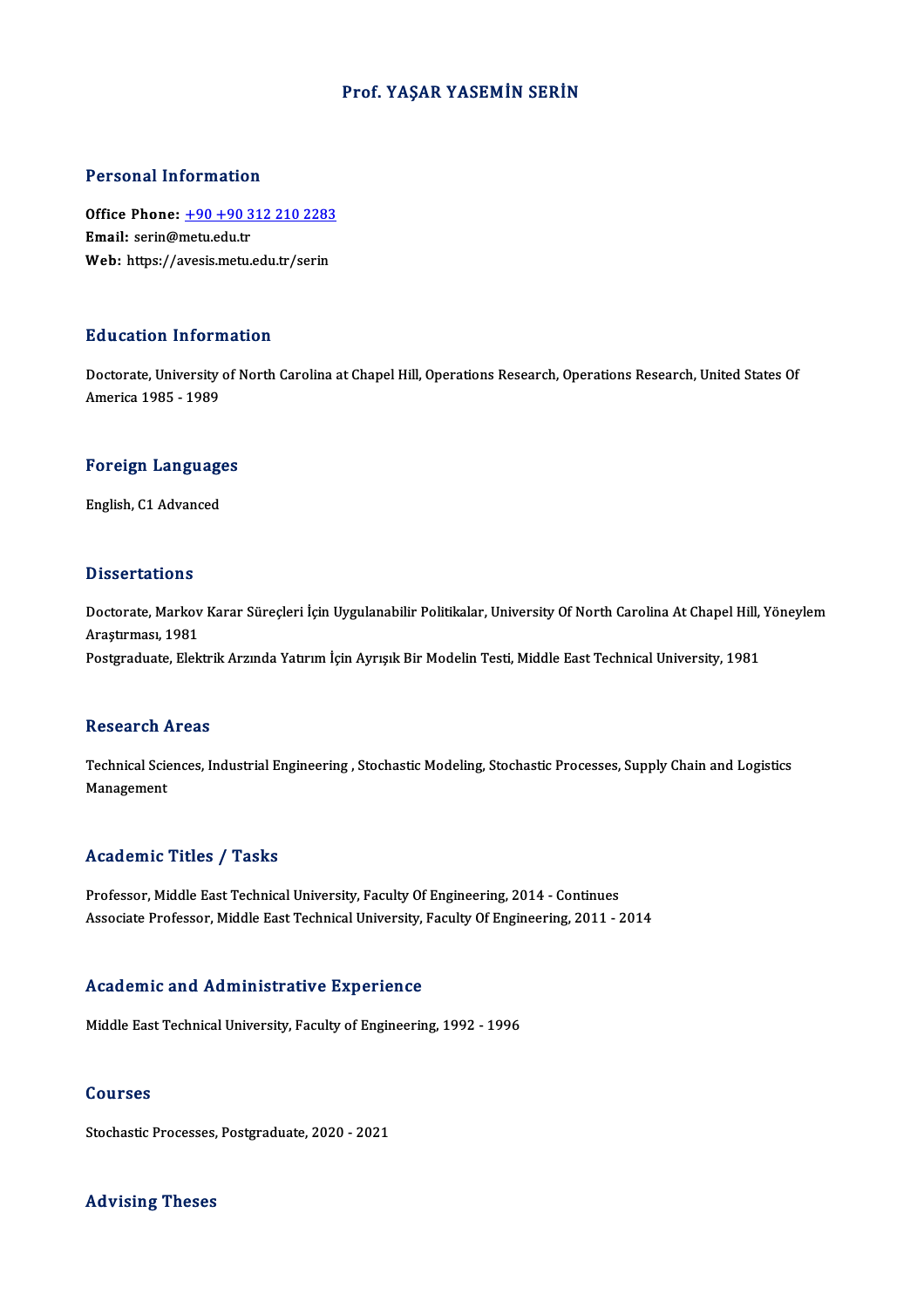SERİN Y. Y. , A Markov decision process with unobservable strength under Markovian environment, Postgraduate,<br>R Altinkosor(Student), 2020 SERİN Y. Y. , A Markov decisi<br>P.Altınkeser(Student), 2020<br>SERİN Y. Y., CONDITION BAS SERİN Y. Y. , A Markov decision process with unobservable strength under Markovian environment, Postgraduate,<br>P.Altınkeser(Student), 2020<br>SERİN Y. Y. , CONDITION BASED MAINTENANCE POLICIES FOR A CRITICAL UNIT, Postgraduate

P.Altın<br>SERİN<br>2018<br>SAVAS SERİN Y. Y. , CONDITION BASED MAINTENANCE POLICIES FOR A CRITICAL UNIT, Postgraduate, E.KAE<br>2018<br>SAVAŞANERİL TÜFEKCİ S., SERİN Y. Y. , Pricing with informative delay announcements, Postgraduate,<br>S.KARAKAVA(Studont), 2017

2018<br>SAVAŞANERİL TÜFEKCİ S., SERİN Y. Y. , Pricing with informative delay announcements, Postgraduate,<br>S.KARAKAYA(Student), 2017 SAVAŞANERİL TÜFEKCİ S., SERİN Y. Y. , Pricing with informative delay announcements, Postgraduate,<br>S.KARAKAYA(Student), 2017<br>SERİN Y. Y. , Nonlinear and dynamic programming models for an inventory problem in a partially obs

S.KARAKAYA(Student), 2017<br>SERİN Y. Y. , Nonlinear and dynamic programming models for a<br>environment, Postgraduate, A.DARENDELİLER(Student), 2016<br>SERİN Y. Y., Telerange başad reliability analysis of an analog ak SERİN Y. Y. , Nonlinear and dynamic programming models for an inventory problem in a partially observable<br>environment, Postgraduate, A.DARENDELİLER(Student), 2016<br>SERİN Y. Y. , Tolerance based reliability of an analog elec

environment, Postgraduate, A.DARENDELİLER(Student), 2016<br>SERİN Y. Y. , Tolerance based reliability analysis of an analog electric circuit, Postgraduate, S.ÇAKIR(Studen<br>SERİN Y. Y. , Tolerance based reliability of an analog

SERİN Y. Y. , Tolerance based reliability analysis of an analog electric circuit, Postgraduate, S.ÇAKIR(Student), 2011<br>SERİN Y. Y. , Tolerance based reliability of an analog electric circuit, Postgraduate, S.Çakır(Student) SERİN Y. Y. , Tolerance based reliability of an analog electric circuit<br>SAVAŞANERİL TÜFEKCİ S., SERİN Y. Y. , The value of information in<br>time quotation decisions, Postgraduate, C.KAMAN(Student), 2011<br>SAVASANERİL TÜEEKCİ S

SAVAŞANERİL TÜFEKCİ S., SERİN Y.Y., Incentive, subsidy, penalty mechanisms and pooled, unpooled allocation of time quotation decisions, Postgraduate, C.KAMAN(Student), 2011<br>SAVAŞANERİL TÜFEKCİ S., SERİN Y. Y. , Incentive, subsidy, penalty mechanisms and pooled, unpoor<br>production capacity in service parts management systems, Postgr SAVAŞANERİL TÜFEKCİ S., SERİN Y. Y. , Incentive, subsidy, penalty mechanisms and pooled, unpooled allocation of<br>production capacity in service parts management systems, Postgraduate, E.ATAK(Student), 2011<br>SERİN Y. Y. , SAV

production capacity in service parts management systems, Postgraduate,<br>SERİN Y. Y. , SAVAŞANERİL TÜFEKCİ S., An analysis of benefits of invento<br>in spare parts management systems, Doctorate, B.SATIR(Student), 2010<br>SERİN Y. SERİN Y. Y. , SAVAŞANERİL TÜFEKCİ S., An analysis of benefits of inventory and service pooling and information sharing<br>in spare parts management systems, Doctorate, B.SATIR(Student), 2010<br>SERİN Y. Y. , Competition and coll

in spare parts management systems, Doctorate, B.SATIR(Student), 2010<br>SERİN Y. Y. , Competition and collaboration in spare parts management systems, Postgraduate, M.USTA(Student), 2010<br>SERİN Y. Y. , Analysis of a two-echelo SERIN<br>SERIN<br>2010<br>SERIN SERİN Y. Y. , Analysis of a two-echelon multi-item inventory system with postponement, Postgraduate, E.Özka:<br>2010<br>SERİN Y. Y. , SAVAŞANERİL TÜFEKCİ S., Competition and collaboration in service parts management systems,<br>Pos

2010<br>SERİN Y. Y. , SAVAŞANERİL TÜFEKCİ S<br>Postgraduate, M.Usta(Student), 2010<br>SERİN Y. Y. , A sama of slustarad alast SERİN Y. Y. , SAVAŞANERİL TÜFEKCİ S., Competition and collaboration in service parts management<br>Postgraduate, M.Usta(Student), 2010<br>SERİN Y. Y. , A game of clustered electricity generators, Postgraduate, A.GÜNAYDIN(Student

Postgraduate, M.Usta(Student), 2010<br>SERİN Y. Y. , A game of clustered electricity generators, Postgraduate, A.GÜNAYDIN(Student), 2009<br>SERİN Y. Y. , Game theoretic approach to newsboy problem: Nash, Stackelberg, Cooperative SERİN Y. Y. , A game of clus<br>SERİN Y. Y. , Game theoreti<br>A.SULTAN(Student), 2005<br>SERİN Y. Y. Came theoreti SERİN Y. Y. , Game theoretic approach to newsboy problem: Nash, Stackelberg, Cooperative games, Postgraduate,<br>A.SULTAN(Student), 2005<br>SERİN Y. Y. , Game theoretic approach to newsboy problem : nash, stackeleberg, cooperati

A.SULTAN(Student), 200<br>SERİN Y. Y. , Game theore<br>A.Sultan(Student), 2005<br>SERİN Y. Y. , A. game theo SERİN Y. Y. , Game theoretic approach to newsboy problem : nash, stackeleberg, cooperative games, Postgraduat<br>A.Sultan(Student), 2005<br>SERİN Y. Y. , A game theoretic approach to competitive newsboy problem with bounded dema

A.Sultan(Student), 2005<br>SERİN Y. Y. , A game theoretic approach to competitive newsboy problem with bounded demands, Postgraduate,<br>A.NALÇA(Student), 2003 SERİN Y. Y. , A game theoretic approach to competitive newsboy problem with bounded demands, Postgraduate,<br>A.NALÇA(Student), 2003<br>SERİN Y. Y. , Rondomized control limit policies for markov decision processes with linear co

A.NALÇA(Student), 2003<br>SERİN Y. Y. , Rondomized<br>N.FİDAN(Student), 2000<br>SERİN Y. Y. Markov dağı SERİN Y. Y. , Rondomized control limit policies for markov decision processes with linear constraints, Postgra<br>N.FİDAN(Student), 2000<br>SERİN Y. Y. , Markov decision processes with restricted observations, Postgraduate, Z.MÜ

SERİN Y. Y. , Markov decision processes with restricted observations, Postgraduate, Z.MÜGE(Student), 1992<br>Jury Memberships

Jury Memberships<br>PhD Thesis Monitoring Committee Member, PhD Thesis Monitoring Committee Member, Middle East Technical<br>University January 2020 end of the Strategies<br>PhD Thesis Monitoring Co<br>University, January, 2020

# oniversity, january, 2020<br>Articles Published in Journals That Entered SCI, SSCI and AHCI Indexes

- rticles Published in Journals That Entered SCI, SSCI and AHCI Indexes<br>I. Pricing with delivery time information sharing decisions in service systems<br>Karakaya S. Sayssanoril S. Sorin V. Xes I dishered in Journals I.<br>Pricing with delivery time infor<br>Karakaya S., Savasaneril S., Serin Y.<br>Computers and Industrial Engineer Pricing with delivery time information sharing decisions in service sy<br>Karakaya S., Savasaneril S., Serin Y.<br>Computers and Industrial Engineering, vol.159, 2021 (Journal Indexed in SCI)<br>A new annoximate evoluation mathod f Karakaya S., Savasaneril S., Serin Y.<br>Computers and Industrial Engineering, vol.159, 2021 (Journal Indexed in SCI)<br>II. A new approximate evaluation method for two-echelon inventory systems with emergency
- shipments shipments<br>Oezkan E., VAN HOUTUM G., Serin Y. Y.<br>ANNALS OF OPERATIONS RESEARCH, vol.224, no.1, pp.147-169, 2015 (Journal Indexed in SCI)<br>An intenactive anghebilistic annuoseb to multi-eniteria serting

Oezkan E., VAN HOUTUM G., Serin Y. Y.

III. An interactive probabilistic approach to multi-criteria sorting BUGDACI A. G., KOKSALAN M., Ozpeynirci S., Serin Y. Y. ANNALS OF OPERATIONS RESEARCH, vol.224, no.1, pp.<br>An interactive probabilistic approach to multi-cr<br>BUGDACI A. G. , KOKSALAN M., Ozpeynirci S., Serin Y. Y.<br>UE TRANSACTIONS Vol.45, no.10, np.1049, 1059, 2013. IIE TRANSACTIONS, vol.45, no.10, pp.1048-1058, 2013 (Journal Indexed in SCI)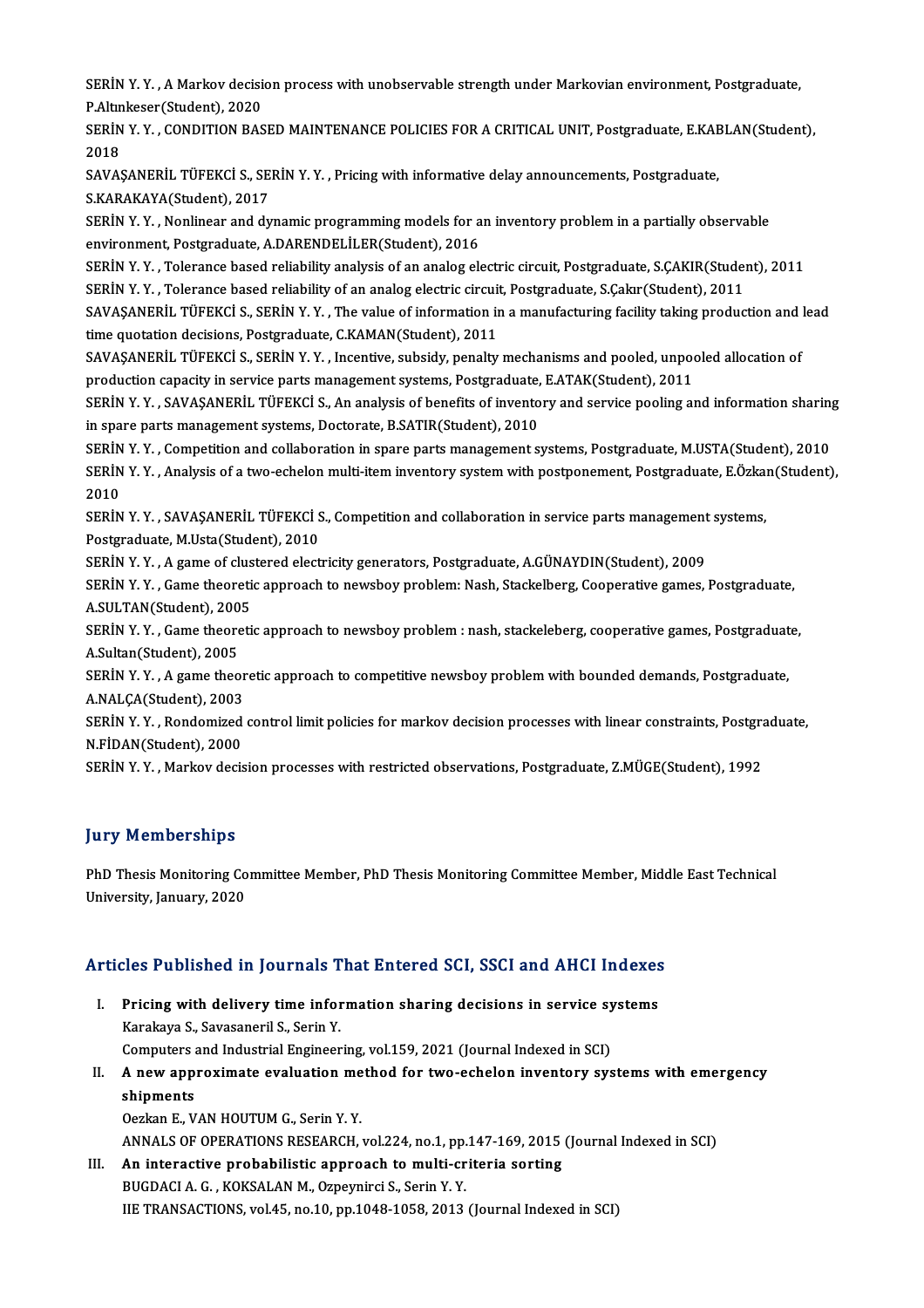| IV.   | Production and lead time quotation under imperfect shop floor information                                                       |
|-------|---------------------------------------------------------------------------------------------------------------------------------|
|       | KAMAN C., SAVASANERIL S., Serin Y. Y.                                                                                           |
|       | INTERNATIONAL JOURNAL OF PRODUCTION ECONOMICS, vol.144, no.2, pp.422-431, 2013 (Journal Indexed in SCI)                         |
| V.    | A new approximate evaluation method for two echelon inventory systems with emergency                                            |
|       | shipmentsDiğer 2 yazar yurt dışında                                                                                             |
|       | ERHUN ö., GEERT JAN h., SERİN Y.Y.                                                                                              |
|       | Annals Of Operations Research, vol.224, pp.147-169, 2013 (Journal Indexed in SCI Expanded)                                      |
| VI.   | Pooling through lateral transshipments in service parts systems                                                                 |
|       | Satir B., SAVASANERIL S., Serin Y. Y.                                                                                           |
|       | EUROPEAN JOURNAL OF OPERATIONAL RESEARCH, vol.220, no.2, pp.370-377, 2012 (Journal Indexed in SCI)                              |
| VII.  | A geometric representation of profits in a supply chain network                                                                 |
|       | Serin Y Y                                                                                                                       |
|       | INTERNATIONAL JOURNAL OF PRODUCTION ECONOMICS, vol.137, no.1, pp.36-44, 2012 (Journal Indexed in SCI)                           |
| VIII. | Comments on: "A policy improvement method for constrained average Markov decision processes"                                    |
|       | [Oper. Res. Lett. 35 (2007) 434-438]                                                                                            |
|       | Serin Y                                                                                                                         |
|       | OPERATIONS RESEARCH LETTERS, vol.37, no.1, pp.69, 2009 (Journal Indexed in SCI)                                                 |
| IX.   | Competitive newsvendor problems with the same Nash and Stackelberg solutions                                                    |
|       | Serin Y Y                                                                                                                       |
|       | OPERATIONS RESEARCH LETTERS, vol.35, no.1, pp.83-94, 2007 (Journal Indexed in SCI)                                              |
| Х.    | Markov decision processes under observability constraints                                                                       |
|       | Serin Y.Y., Kulkarni V.<br>MATHEMATICAL METHODS OF OPERATIONS RESEARCH, vol.61, no.2, pp.311-328, 2005 (Journal Indexed in SCI) |
| XI.   | Lot splitting under learning effects with minimal revenue requirements and multiple lot types                                   |
|       | Serin Y Y , KAYALIGIL S                                                                                                         |
|       | IIE TRANSACTIONS, vol.35, no.8, pp.689-698, 2003 (Journal Indexed in SCI)                                                       |
| XII.  | Markov decision processes with restricted observations: Finite horizon case                                                     |
|       | Serin Y Y , AVSAR Z M                                                                                                           |
|       | NAVAL RESEARCH LOGISTICS, vol.44, no.5, pp.439-456, 1997 (Journal Indexed in SCI)                                               |
| XIII. | A NONLINEAR-PROGRAMMING MODEL FOR PARTIALLY OBSERVABLE MARKOV DECISION-PROCESSES                                                |
|       | - FINITE-HORIZON CASE                                                                                                           |
|       | SERIN Y.Y.                                                                                                                      |
|       | EUROPEAN JOURNAL OF OPERATIONAL RESEARCH, vol.86, no.3, pp.549-564, 1995 (Journal Indexed in SSCI)                              |

## Books&Book Chapters

## ooks & Book Chapters<br>I. Markov Regenerative Processes<br>Serin V V Markov F<br>Markov F<br>Serin Y. Y.<br>in: Wilov F

Markov Regenerative Processes<br>Serin Y. Y.<br>in: Wiley Encyclopedia of OR/MS , Cochran J. Cox Jr. L. Keskinocak P. Kharoufeh J. Smith J., Editor, John Wiley &<br>Sons West Sussex, UK. New York, pp.1, 5, 2011 Serin Y. Y.<br>in: Wiley Encyclopedia of OR/MS , Cochran J. Co.<br>Sons, West Sussex, UK , New-York, pp.1-5, 2011<br>Somi Markov, Processes Sons, West Sussex, UK, New-York, pp.1-5, 2011

## II. Semi-Markov Processes<br>SERIN Y.Y.

Semi-Markov Processes<br>SERİN Y. Y.<br>in: Wiley Encyclopedia of OR/MS, Cochran J. Cox Jr. L. Keskinocak P. Kharoufeh J. Smith J., Editor, Wiley, Atlanta, SERİN Y. Y.<br>in: Wiley Ency<br>pp.1-6, 2010

# pp.1-6, 2010<br>Refereed Congress / Symposium Publications in Proceedings

efereed Congress / Symposium Publications in Proceedings<br>I. Deterioration Modelling and Condition Based Maintenance Policies<br>Kablan E. Serin V. I. Deterioration Modelling and Condition Based Maintenance Policies<br>Kablan E., Serin Y.